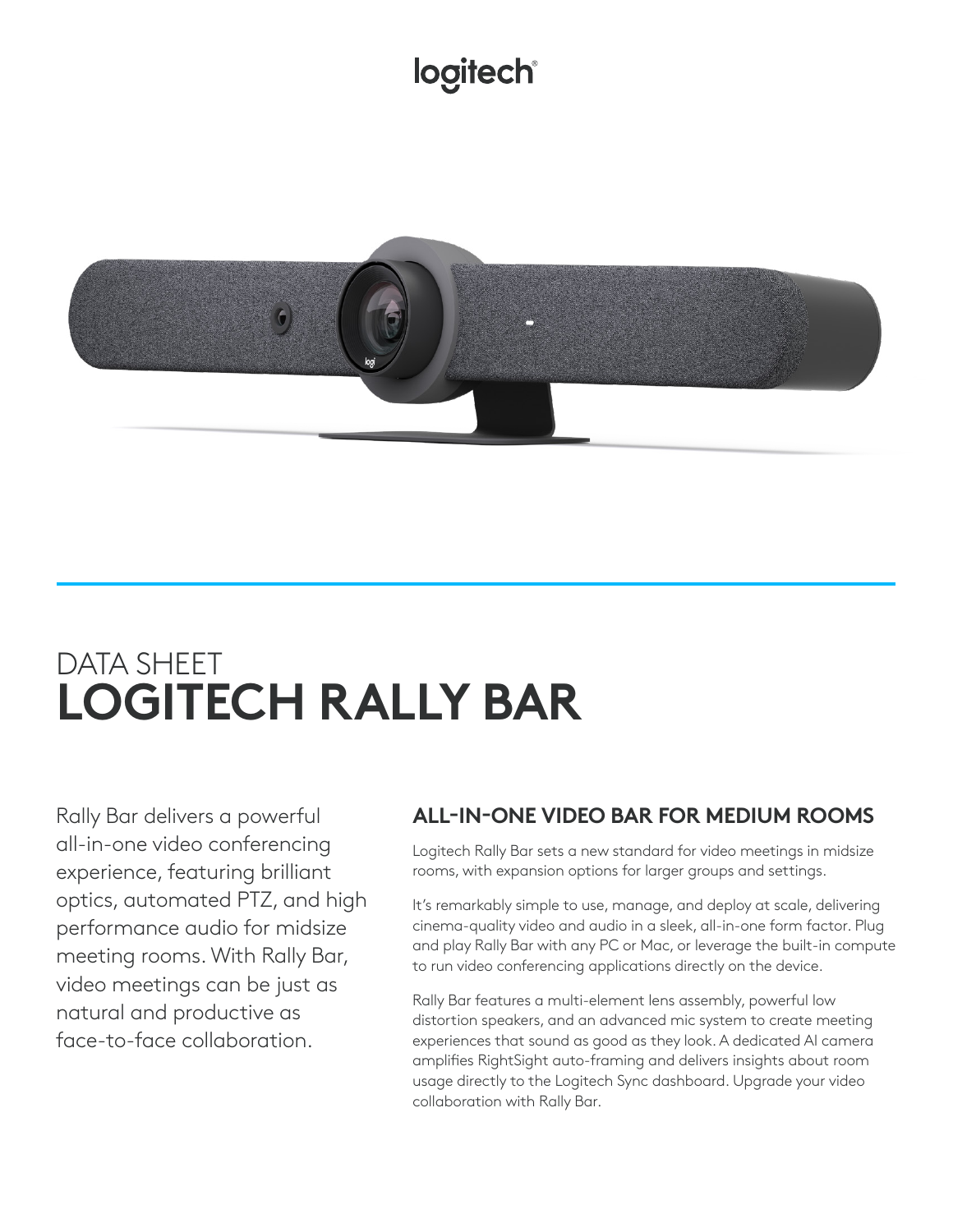# **FEATURES & BENEFITS LOGITECH RALLY BAR**



#### **USB Plug and Play**

Easily connects to virtually any PC or Mac®, with no additional software required

#### **Appliance Mode**

Built-in compute allows you to run supported video conferencing applications such as Zoom directly on the device

#### **All-in-One Design**

Sleek, minimal footprint expedites setup and reduces clutter

#### **Streamlined, Flexible Installs**

Confidently deploy at scale with smart cable management and multiple mounting options

#### **RightSense Technologies**

#### **RightSight**

Detects meeting participants, automatically moves the lens and adjusts the zoom so no one is left out of the picture

#### RightLight

Intelligently adjusts video settings in all light conditions so everyone always looks their best

#### **RightSound**

AI-driven voice leveling and unwanted noise suppression deliver outstanding clarity

#### **One-Touch Join**

Optionally deploy with Tap to quickly and easily initiate meetings across Zoom, Microsoft Teams, and other cloud services

## **SIMPLE TO SET UP SIMPLE TO USE SIMPLE TO MANAGE**

#### **Logitech Sync**

Single platform to monitor room health and keep devices up to date, plus insights on room occupancy

#### **Deploy Updates at Scale**

Easily propagate upgrades and bug fixes to Rally Bar and your other supported Logitech devices

#### **Forward-Looking Architecture**

Sync API is a robust foundation for new insights and integrations

#### **Partner Dashboard Support**

Fully integrated with partner solutions like Microsoft Teams, Zoom, and others for a simplified device management experience





### **Room-filling Sound**

Large, ultra low distortion speakers with RightSound convey every word with outstanding clarity

#### **Adaptive Beamforming Mic Array**

Beamforming mics pick up voices at every seat and focus on the active talker while suppressing ambient noise

### **Expansion Ready**

Add up to three Rally mic pods for even greater coverage in larger settings



### **Ultra-HD Video**

Brilliantly sharp video, outstanding color, and exceptional optical accuracy at resolutions up to 4K

#### **Expansive Room Coverage**

Motorized lens covers rooms 130° across by 80° high, with lossless image quality up to 5X optical zoom

#### **Cinema Quality**

Logitech RightLight™ technology captures natural-looking skin tones, even in dim or backlit conditions



#### **AUDIO VIDEO AI VIEWFINDER**

#### **Framed to Perfection**

A second built-in camera lens has the ability to detect meeting participants, amplifying RightSight autoframing

#### **See Everyone Clearly**

All meeting participants, even late arrivals, are automatically seen and included

#### **Move About Freely**

AI Viewfinder uses scene awareness to keep the camera on the action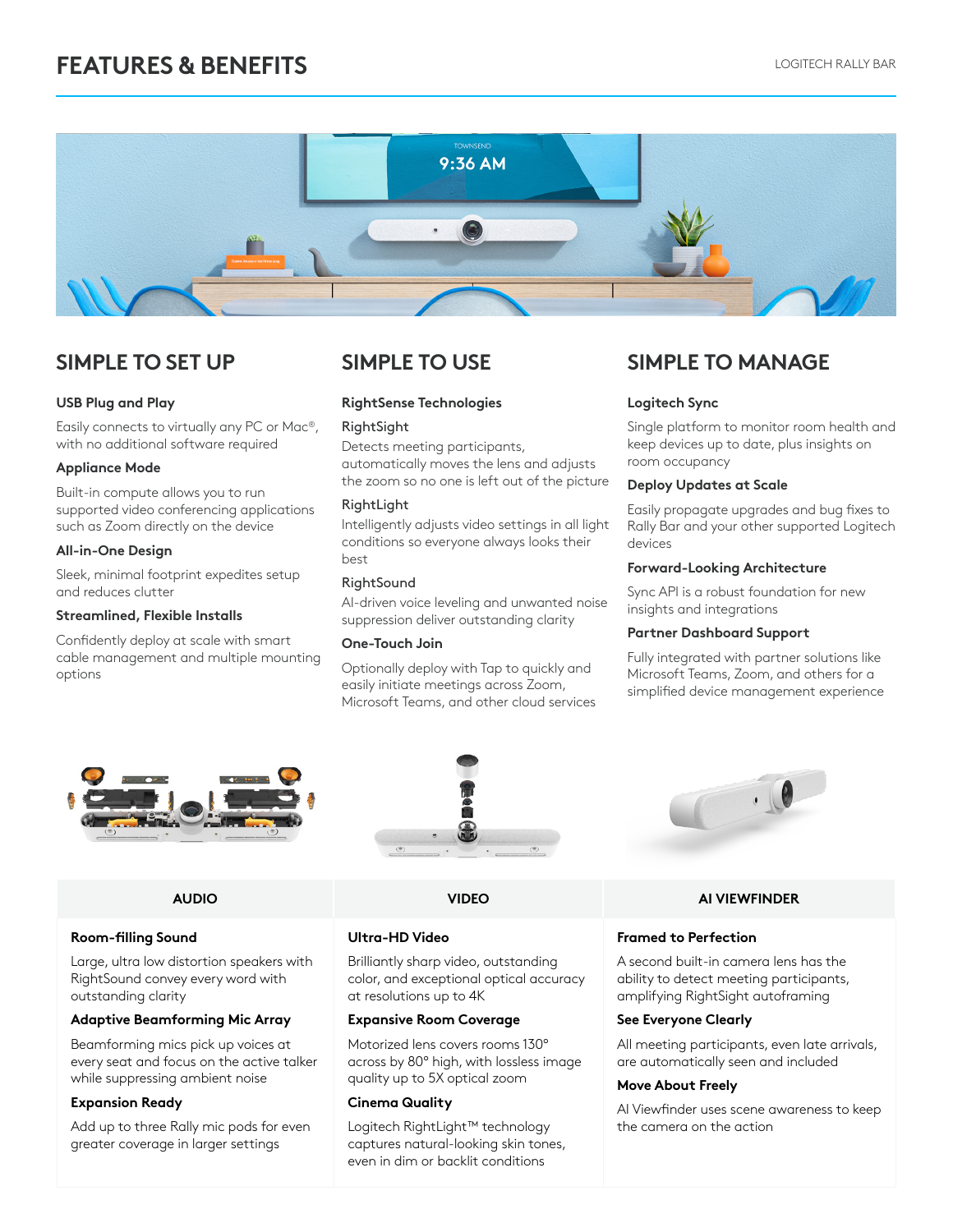## **ACCESSORIES**



**TV Mount for Video Bars** Securely mount Rally Bar above or below a TV or monitor



**Rally Mic Pod Extension Cable**

Easily connect mic pods to Rally Bar with up to two 10m extension cables



**Wall Mount for Video Bars** Neatly and confidently secure Rally Bar on the wall for minimal footprint



**Rally Mic Pod Mount in Graphite and White** Hide cables and anchor mics on the table or ceiling for a clean, finished

look



**Rally Mic Pod in Graphite** Expand audio coverage and provide convenient access to .<br>mute controls



**Logitech Tap Controller** Deploy with Tap for easy onetouch to join



**Rally Mic Pod in White** Expand audio coverage and provide convenient access to mute controls



**Rally Mic Pod Hub** Customize microphone placement for your conference table configuration

# **TECH SPECS**

#### **CERTIFICATIONS & COMPATIBILITY GENERAL CAMERA**

Certifications: Zoom™ Certified, Certified for Microsoft Teams as a USB device. Contact the manufacturer for additional information on pending and granted certifications.

Compatibility: Plug and play USB connectivity with virtually any video conferencing application

Appliance Mode: Supports compatible video conferencing software in appliance mode (no PC required), including Zoom Rooms Appliances. Certification pending for Microsoft Teams Rooms on Android and additional video conferencing platforms.

Height: 164 mm / 6.46 in Width: 910 mm / 2.99 ft Depth: 130.5 mm / 5.14 in Lens Depth: 28.8 mm/1.13 in Weight: 7.08 kg/15.6 lbs

Built-in Components: 6 beamforming microphones, PTZ camera, 2 speakers, AI Viewfinder, cable management & retention system, table stand, Logitech CollabOS platform

Enclosure: All-in-one enclosure with integrated table stand and patented speaker suspension system to eliminate vibration-induced camera shake and audio interference

Device Management: Logitech Sync

Output: 90dB SPL @1W, 99dB SPL @8.0W,

Sensitivity: 90+/-3dB SPL at 1W, ½ meter

Speaker Sampling Rate: 48 kHz

Displays Supported: 2

Display Resolution: Up to 4k

Drivers: 2x 70mm/2.7 in

both +/-2dB at ½ meter

THD: 1kHz < 2%

Resolution: 4K, 1440p, 1080p, 900p, 720p, and SD at 30fps

Pan: Motorized ±25°

Tilt: Motorized ±15°

Zoom: 15X HD zoom (5X optical, 3X digital available with upcoming software update)

Diagonal Field of View: 90°

Horizontal Field of View: 82.1°

Vertical Field of View: 52.2°

Total Room Coverage: 132.1° Horizontal x 82.2° Vertical

### **DIMENSIONS SPEAKERS RIGHTSENSE™ TECHNOLOGIES**

RightLight™: Renders natural skin tones for each participant.

RightSight™: Maintains persistent room awareness and detects human figures to auto-frame participants.

RightSound™: Distinguishes speech from other sounds to auto-level voices while suppressing background noise and echo.